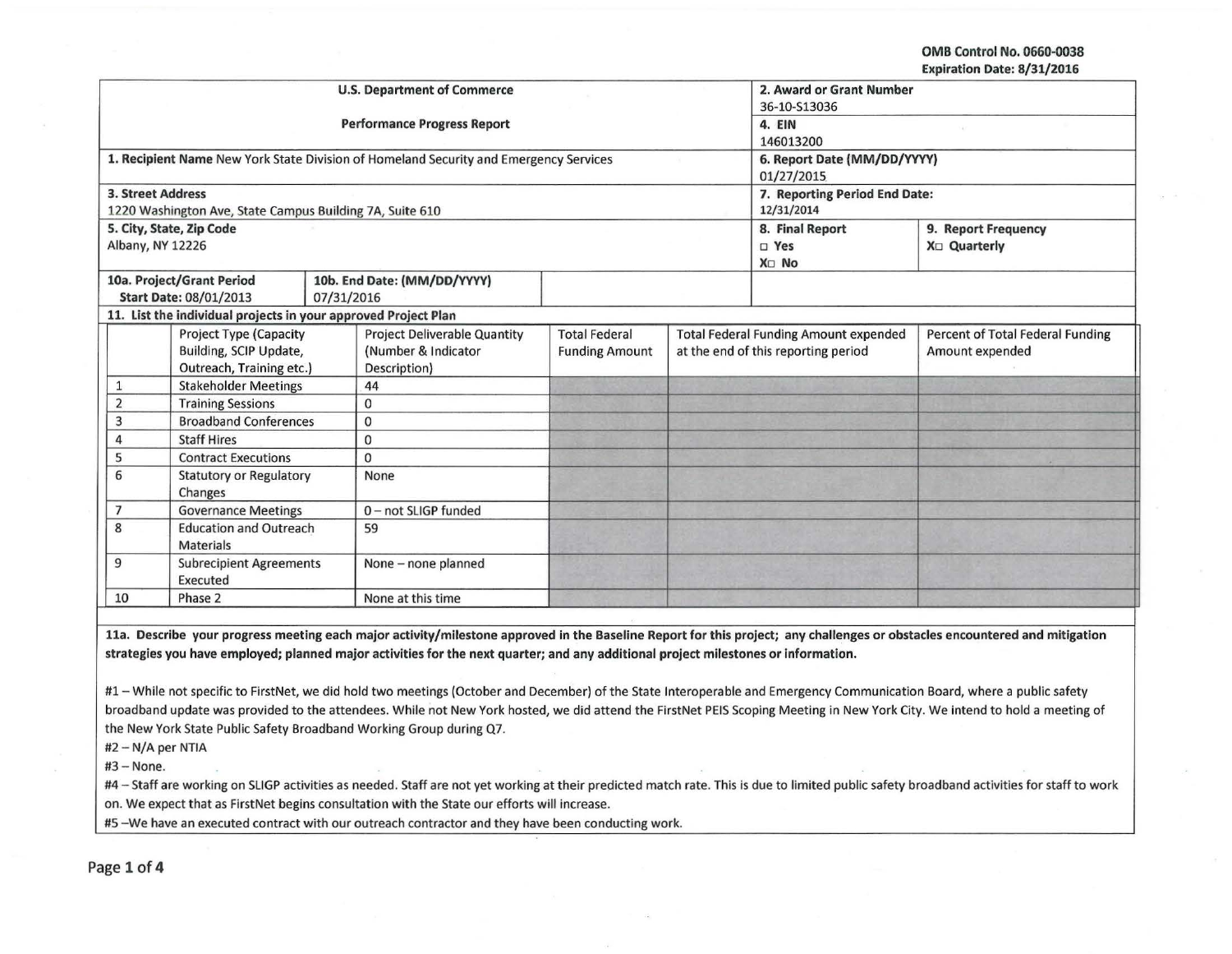#6- N/A per NTIA

#7 - Per NTIA, since our governance meetings are not SLIGP funded, this value will be 0 in the progress reports. However, a governance board meeting was held in October and again in December.

#8 - We deployed our new website at the end of December. It is counted as "1" in the above metric, but we will attempt to include specific "hit" metrics in the next quarterly report. http://psbb.ny.gov We also distributed a mobile data survey to the counties in New York.

#9- None are planned.

#10 -No Phase 2 activities have been conducted yet. We are waiting further direction from FirstNet and NTIA.

llb. If the project team anticipates requesting any changes to the approved Baseline Report in the next quarter, describe those below. Note that any substantive changes to the Baseline Report must be approved by the Department of Commerce before implementation.

At some point, we will need to remove our need for a website development contract (as this will be done internally). Depending on the timing of Phase 2 modifications, this may be done at the same time. At this time, New York is uncertain what the fund balance will be used for.

11c. Provide any other information that would be useful to NTIA as it assesses this project's progress.

Due to limited direction from FirstNet on details needed for State outreach, there was still a less than anticipated internal activity during Quarter 6. The State continues to wait for direction from FirstNet on specific details needed for outreach. (E.g. What the network will look like, what the monthly cost will be, what the user base will be (first responders, or first responders plus public works, etc.). During Q6 we released our mobile data survey to counties. We are still collecting responses and will report on them during Q7. We also submitted our initial consultation checklist to FirstNet at the end of Q6 and we are waiting for their proposed consultation meeting dates.

lld. Describe any success stories or best practices you have identified. Please be as specific as possible.

We launched our PSBB website at http://psbb.ny.gov This will be used as part of our outreach effort to public safety across New York.

12. Personnel

12a. If the project is not fully staffed, describe how any lack of staffing may impact the project's time line and when the project will be fully staffed.

12b. Staffing Table

| <b>Job Title</b>             | FTE % | Project(s) Assigned                            | Change                               |
|------------------------------|-------|------------------------------------------------|--------------------------------------|
| <b>SWIC</b>                  | 0.15  | Overall SLIGP and policy oversight and liaison | Continues SLIGP/PSBB<br>Work.        |
| Radio Engineer (#1)          | 0.50  | <b>SLIGP/State FirstNet Primary</b>            | <b>Continues SLIGP/PSBB</b><br>Work. |
| Radio Engineer (#2)          | 0.40  | Support SLIGP and FirstNet Activities          | <b>Continues SLIGP/PSBB</b><br>Work. |
| <b>Agency Budget Analyst</b> | 0.40  | Supports communication's office budget/fiscal  | <b>Continues SLIGP/PSBB</b><br>Work. |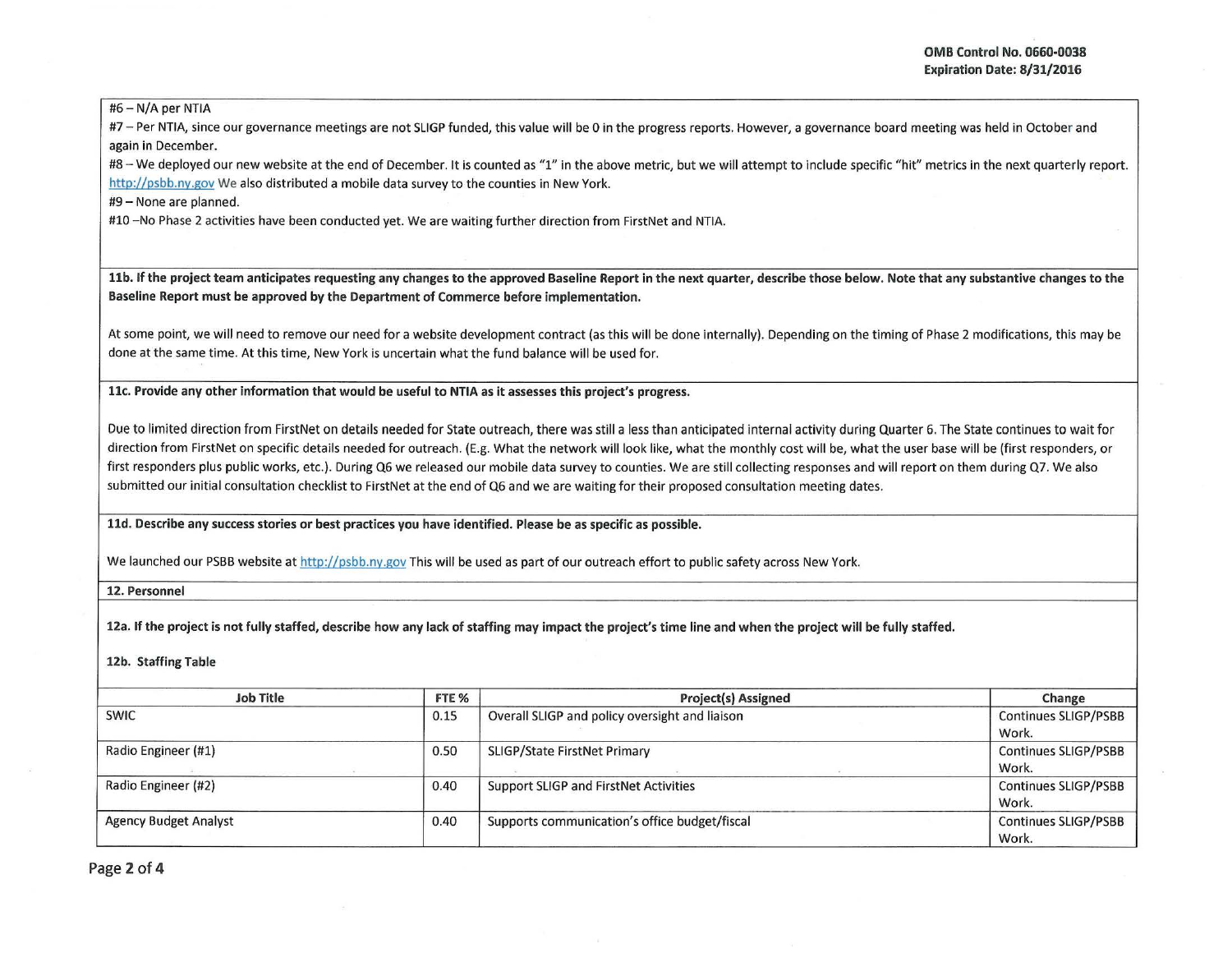## OMB Control No. 0660-0038 Expiration Date: 8/31/2016

| Senior Administrative Analyst                                                   |                                                                                                                                                                                                                                                                                                                                                                                                                                                                                                                                                                                               |                          | 0.15                                                                   | Supports office activities, including the Interop Board and its working groups |                                                                      |                |                                                |                                                 | <b>Continues SLIGP/PSBB</b><br>Work.                                                                                                                                                    |
|---------------------------------------------------------------------------------|-----------------------------------------------------------------------------------------------------------------------------------------------------------------------------------------------------------------------------------------------------------------------------------------------------------------------------------------------------------------------------------------------------------------------------------------------------------------------------------------------------------------------------------------------------------------------------------------------|--------------------------|------------------------------------------------------------------------|--------------------------------------------------------------------------------|----------------------------------------------------------------------|----------------|------------------------------------------------|-------------------------------------------------|-----------------------------------------------------------------------------------------------------------------------------------------------------------------------------------------|
| Senior Administrative Assistant<br>0.15                                         |                                                                                                                                                                                                                                                                                                                                                                                                                                                                                                                                                                                               |                          |                                                                        | Supports office outreach and project management efforts                        | Continues SLIGP/PSBB<br>Work.                                        |                |                                                |                                                 |                                                                                                                                                                                         |
|                                                                                 |                                                                                                                                                                                                                                                                                                                                                                                                                                                                                                                                                                                               |                          |                                                                        | <b>Add Row</b>                                                                 | <b>Remove Row</b>                                                    |                |                                                |                                                 |                                                                                                                                                                                         |
|                                                                                 | 13. Subcontracts (Vendors and/or Subrecipients)                                                                                                                                                                                                                                                                                                                                                                                                                                                                                                                                               |                          |                                                                        |                                                                                |                                                                      |                |                                                |                                                 |                                                                                                                                                                                         |
|                                                                                 | 13a. Subcontracts Table - Include all subcontractors. The totals from this table must equal the "Subcontracts Total" in Question 14f.                                                                                                                                                                                                                                                                                                                                                                                                                                                         |                          |                                                                        |                                                                                |                                                                      |                |                                                |                                                 |                                                                                                                                                                                         |
| Name                                                                            | Subcontract Purpose                                                                                                                                                                                                                                                                                                                                                                                                                                                                                                                                                                           | Type<br>(Vendor/Subrec.) | RFP/RFQ<br>Issued<br>(Y/N)                                             | Contract<br>Executed<br>(Y/N)                                                  | Start<br>Date                                                        | End<br>Date    | <b>Total Federal</b><br><b>Funds Allocated</b> | <b>Total Matching</b><br><b>Funds Allocated</b> | Project and % Assigned                                                                                                                                                                  |
| <b>New York</b><br>State<br>Technology<br>Enterprise<br>Corporation<br>(NYSTEC) | Outreach, project<br>management, support                                                                                                                                                                                                                                                                                                                                                                                                                                                                                                                                                      | Vendor                   | Not<br>needed<br>(existing<br>State<br>contract)                       | Y                                                                              | 08/01/<br>2013<br>(*approv<br>ed by<br><b>OSC</b><br>03/03/<br>2014) | 07/31/<br>2016 | \$2,013,960.00                                 | \$0.00                                          |                                                                                                                                                                                         |
| <b>TBD</b><br>(As noted<br>above, this<br>may not be<br>needed).                | Website development                                                                                                                                                                                                                                                                                                                                                                                                                                                                                                                                                                           | Vendor                   | Likely<br>not<br>needed<br>due to<br>existing<br>state IT<br>contracts | N                                                                              |                                                                      |                | \$84,864                                       | \$0.00                                          |                                                                                                                                                                                         |
|                                                                                 |                                                                                                                                                                                                                                                                                                                                                                                                                                                                                                                                                                                               |                          |                                                                        | <b>Add Row</b>                                                                 | <b>Remove Row</b>                                                    |                |                                                |                                                 |                                                                                                                                                                                         |
|                                                                                 | 13b. Describe any challenges encountered with vendors and/or subrecipients.                                                                                                                                                                                                                                                                                                                                                                                                                                                                                                                   |                          |                                                                        |                                                                                |                                                                      |                |                                                |                                                 |                                                                                                                                                                                         |
|                                                                                 | Due to the delay in getting the grant award funds and the approval process for contracts in New York, no subcontracts were awarded in Q1 or Q2. We had expected our main<br>specific to just this award) to be put in place first. This contract was approved in Q3, however it wasn't until Q4 that invoices were paid against this contract. Additionally, it appears<br>we no longer require a separate website development contract, as that is being done in part by our Outreach contractor and in part by State employees in our State Office of<br>Information Technologies Services. |                          |                                                                        |                                                                                |                                                                      |                |                                                |                                                 | subcontractor award early in Q2, however the Office of the State Comptroller required a revised contract with lower rates (reflecting a blanket reduction in all contractor rates - not |
| 14. Budget Worksheet                                                            |                                                                                                                                                                                                                                                                                                                                                                                                                                                                                                                                                                                               |                          |                                                                        |                                                                                |                                                                      |                |                                                |                                                 |                                                                                                                                                                                         |